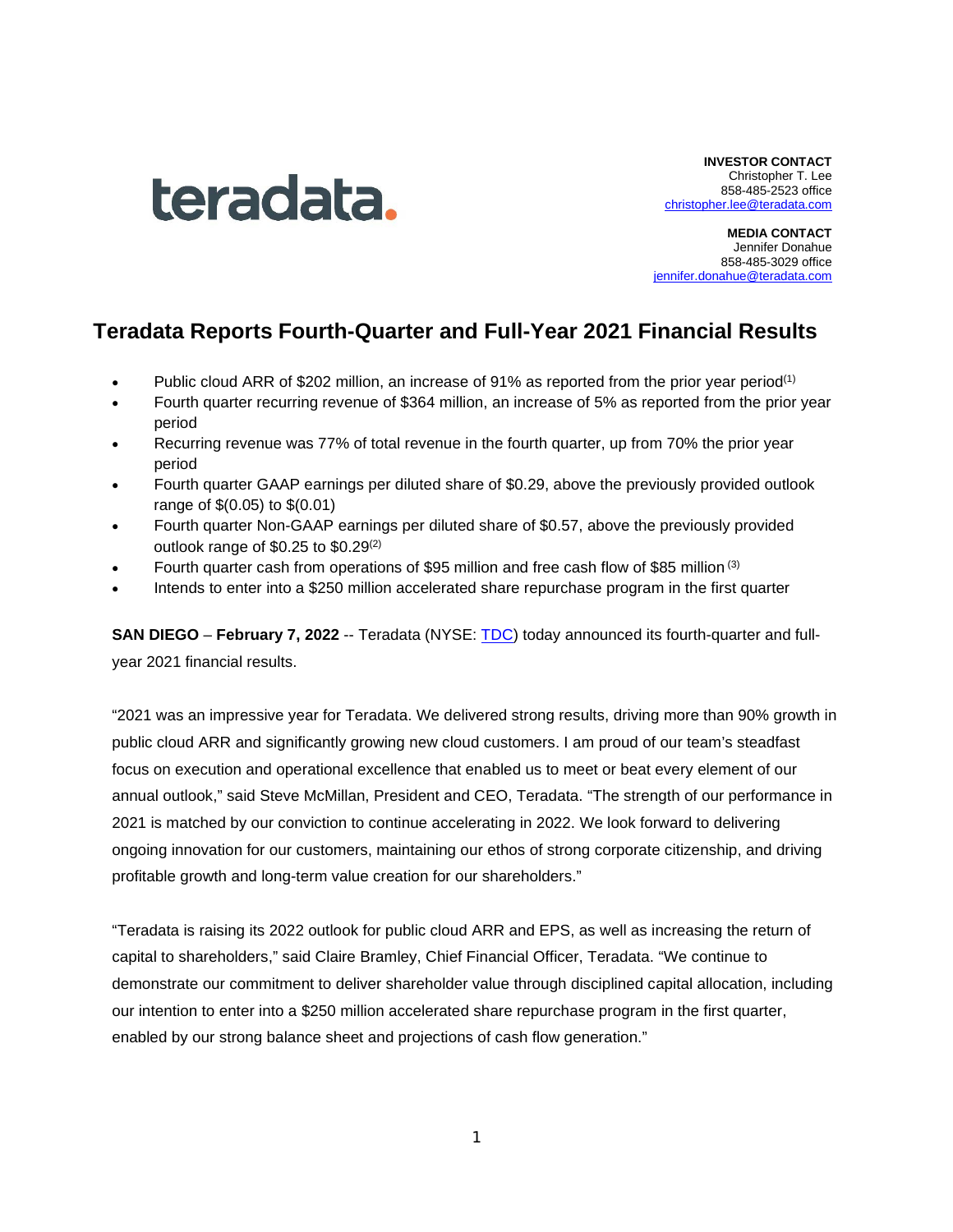### **Fourth-Quarter 2021 Financial Highlights Compared to Fourth-Quarter 2020**

- Public cloud ARR increased to \$202 million from \$106 million, an increase of 91% as reported and 92% in constant currency<sup>(1)</sup>
- ARR increased to \$1.492 billion from \$1.425 billion, an increase of 5% as reported and 7% in constant currency(1)
- Recurring revenue was \$364 million versus \$346 million, an increase of 5% as reported and 6% in constant currency<sup>(1)</sup>
- Total revenue was \$475 million versus \$491 million, a decrease of 3% as reported and 2% in constant currency(1)
- GAAP gross margin was 61.9% versus 57.8%
- Non-GAAP gross margin was 63.2% versus 59.3%<sup>(2)</sup>
- GAAP operating income was \$50 million versus \$13 million
- Non-GAAP operating income was \$90 million versus \$67 million(2)
- GAAP diluted EPS was \$0.29 versus \$0.04 per share
- Non-GAAP diluted EPS was \$0.57 versus \$0.38(2)
- Cash flow from operations was \$95 million compared to \$56 million
- Free cash flow was \$85 million compared to \$45 million<sup>(3)</sup>

### **Full-Year 2021 Financial Highlights Compared to Full Year 2020**

- Recurring revenue was \$1.464 billion from \$1.309 billion, an increase of 12% as reported and 11% in constant currency(1)
- Total revenue was \$1.917 billion from \$1.836 billion, an increase of 4% as reported and 3% in constant currency(1)
- GAAP gross margin was 61.9% versus 55.5%
- Non-GAAP gross margin was 63.4% versus 58.4%<sup>(2)</sup>
- GAAP operating income was \$231 million versus \$16 million
- Non-GAAP operating income was \$393 million versus \$230 million(2)
- GAAP diluted EPS was \$1.30 versus \$1.16
- Non-GAAP diluted EPS was \$2.43 versus  $$1.31^{(2)}$
- Cash flow from operations was \$463 million versus \$267 million
- Free cash flow was \$432 million versus \$216 million<sup>(3)</sup>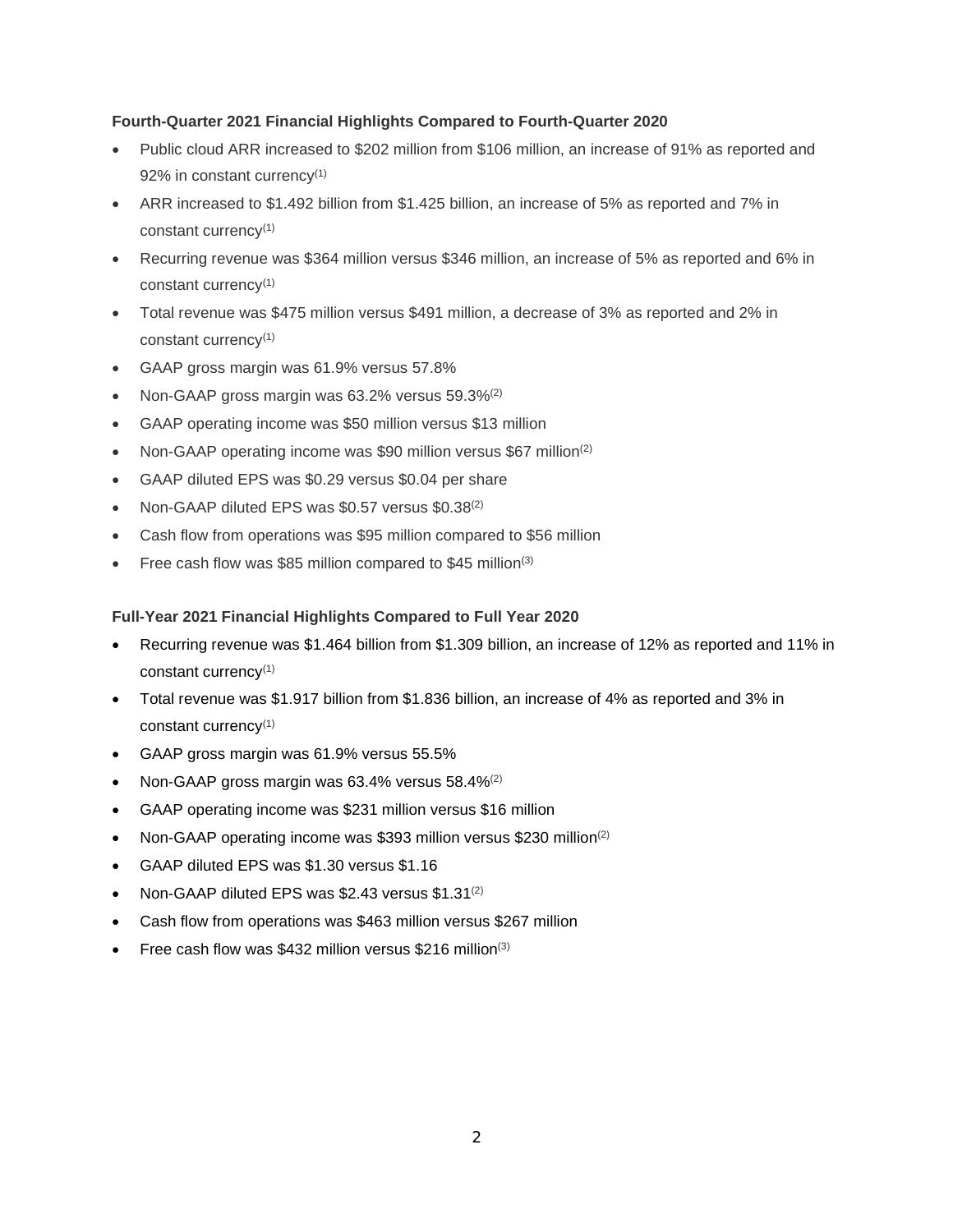## **Outlook**

For the full year 2022:

- Public cloud ARR is expected to increase by approximately 80% year-over-year. This is an increase from at least 70% growth year-over-year, which was previously communicated at Teradata's Investor Day in September 2021.
- Total ARR is expected to grow at a mid-to-high-single-digit percentage year-over-year.
- Recurring revenue is expected to grow at a low-to-mid-single-digit percentage year-over-year.
- Total revenue is expected to be flat-to-low-single-digit percentage growth year-over-year.
- GAAP diluted EPS is expected to be in the range of \$0.75 to \$0.85.
- Non-GAAP diluted EPS is expected to be in the range of \$1.82 to \$1.92. This is an increase from the range of \$1.60 to \$1.70, which was previously communicated at Teradata's Investor Day in September 2021. (2)
- Cash flow from operations is expected to be approximately \$430 million.
- Free cash flow is expected to be approximately \$400 million.<sup>(3)</sup>

For the first quarter of 2022:

- GAAP diluted EPS is expected to be in the range of \$0.35 to \$0.39.
- Non-GAAP diluted EPS is expected to be in the range of \$0.63 to \$0.67.<sup>(2)</sup>

### **Earnings Conference Call**

A conference call is scheduled for today at 2:00 p.m. PT to discuss the Company's fourth-quarter and fullyear 2021 results, and provide a business and financial update. Access to the conference call, as well as a replay of the conference call, is available on Teradata's website at [investor.teradata.com.](https://investor.teradata.com/about-teradata/default.aspx#top)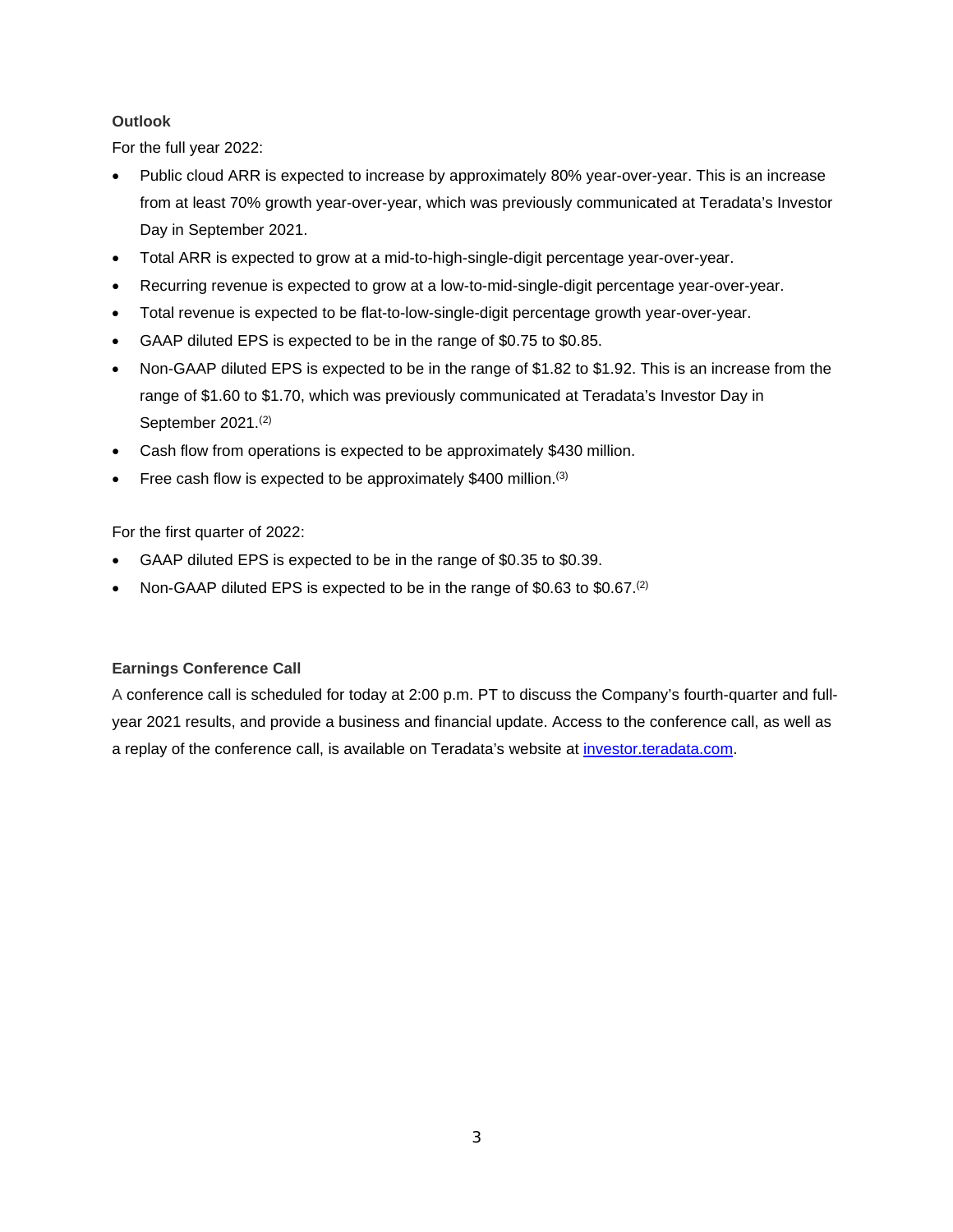### **Supplemental Financial Information**

Additional information regarding Teradata's operating results is provided below as well as on Teradata's website at [investor.teradata.com.](https://investor.teradata.com/)

1. The impact of currency is determined by calculating the prior period results using the current-year monthly average currency rates. See the foreign currency fluctuation schedule, which is used to determine revenue on a constant currency ("CC") basis, on the Investor Relations page of the Company's website a[t investor.teradata.com](https://investor.teradata.com/about-teradata/default.aspx#top)

#### **Revenue**

(in millions)

|                                          | For the Three Months ended December 31 |       |             |                |  |  |  |  |  |  |
|------------------------------------------|----------------------------------------|-------|-------------|----------------|--|--|--|--|--|--|
|                                          |                                        |       | % Change as |                |  |  |  |  |  |  |
|                                          | 2021                                   | 2020  | Reported    | % Change in CC |  |  |  |  |  |  |
| Recurring revenue                        | \$364                                  | \$346 | 5%          | 6%             |  |  |  |  |  |  |
| Perpetual software licenses and hardware | 19                                     | 34    | (44%)       | (43%)          |  |  |  |  |  |  |
| Consulting services                      | 92                                     | 111   | (17%)       | (16%)          |  |  |  |  |  |  |
| <b>Total revenue</b>                     | \$475                                  | \$491 | (3%)        | (2%)           |  |  |  |  |  |  |
| Americas                                 | \$258                                  | \$261 | (1%)        | (1%)           |  |  |  |  |  |  |
| <b>EMEA</b>                              | 135                                    | 134   | 1%          | 3%             |  |  |  |  |  |  |
| <b>APJ</b>                               | 82                                     | 96    | (15%)       | (13%)          |  |  |  |  |  |  |
| <b>Total revenue</b>                     | \$475                                  | \$491 | (3%)        | (2%)           |  |  |  |  |  |  |

|                                          | For the Twelve Months ended December 31 |         |          |                |  |  |  |  |  |  |
|------------------------------------------|-----------------------------------------|---------|----------|----------------|--|--|--|--|--|--|
|                                          |                                         |         |          |                |  |  |  |  |  |  |
|                                          | 2021                                    | 2020    | Reported | % Change in CC |  |  |  |  |  |  |
| Recurring revenue                        | \$1,464                                 | \$1,309 | 12%      | 11%            |  |  |  |  |  |  |
| Perpetual software licenses and hardware | 77                                      | 107     | (28%)    | (28%)          |  |  |  |  |  |  |
| Consulting services                      | 376                                     | 420     | (10%)    | (12%)          |  |  |  |  |  |  |
| <b>Total revenue</b>                     | \$1,917                                 | \$1,836 | 4%       | 3%             |  |  |  |  |  |  |
| Americas                                 | \$1.044                                 | \$1.025 | 2%       | 2%             |  |  |  |  |  |  |
| <b>EMEA</b>                              | 543                                     | 485     | 12%      | 9%             |  |  |  |  |  |  |
| <b>APJ</b>                               | 330                                     | 326     | 1%       | (2%)           |  |  |  |  |  |  |
| <b>Total revenue</b>                     | \$1,917                                 | \$1,836 | 4%       | 3%             |  |  |  |  |  |  |

|                           |         | As of December 31 |          |                |  |  |  |  |  |  |
|---------------------------|---------|-------------------|----------|----------------|--|--|--|--|--|--|
|                           |         | % Change as       |          |                |  |  |  |  |  |  |
|                           | 2021    | 2020              | Reported | % Change in CC |  |  |  |  |  |  |
| Annual recurring revenue* | \$1.492 | \$1,425           | 5%       | 7%             |  |  |  |  |  |  |
| Public cloud ARR**        | \$202   | \$106             | 91%      | 92%            |  |  |  |  |  |  |

\* Annual recurring revenue (ARR) is defined as the annual value at a point in time of all recurring contracts, including subscription, cloud, software upgrade rights, and maintenance. ARR does not include managed services and third-party software. The Company believes this is a useful metric to investors as it demonstrates progress toward achieving our strategic objectives as outlined in the Form 10-K and Form 10-Q.

\*\* Public cloud ARR is defined as the annual value at a point in time of all contracts related to public cloud implementations of Teradata Vantage and does not include ARR related to private or managed cloud implementations. The Company believes this is a useful metric to investors as it demonstrates progress toward achieving our strategic objectives as outlined in the Form 10-K and Form 10-Q.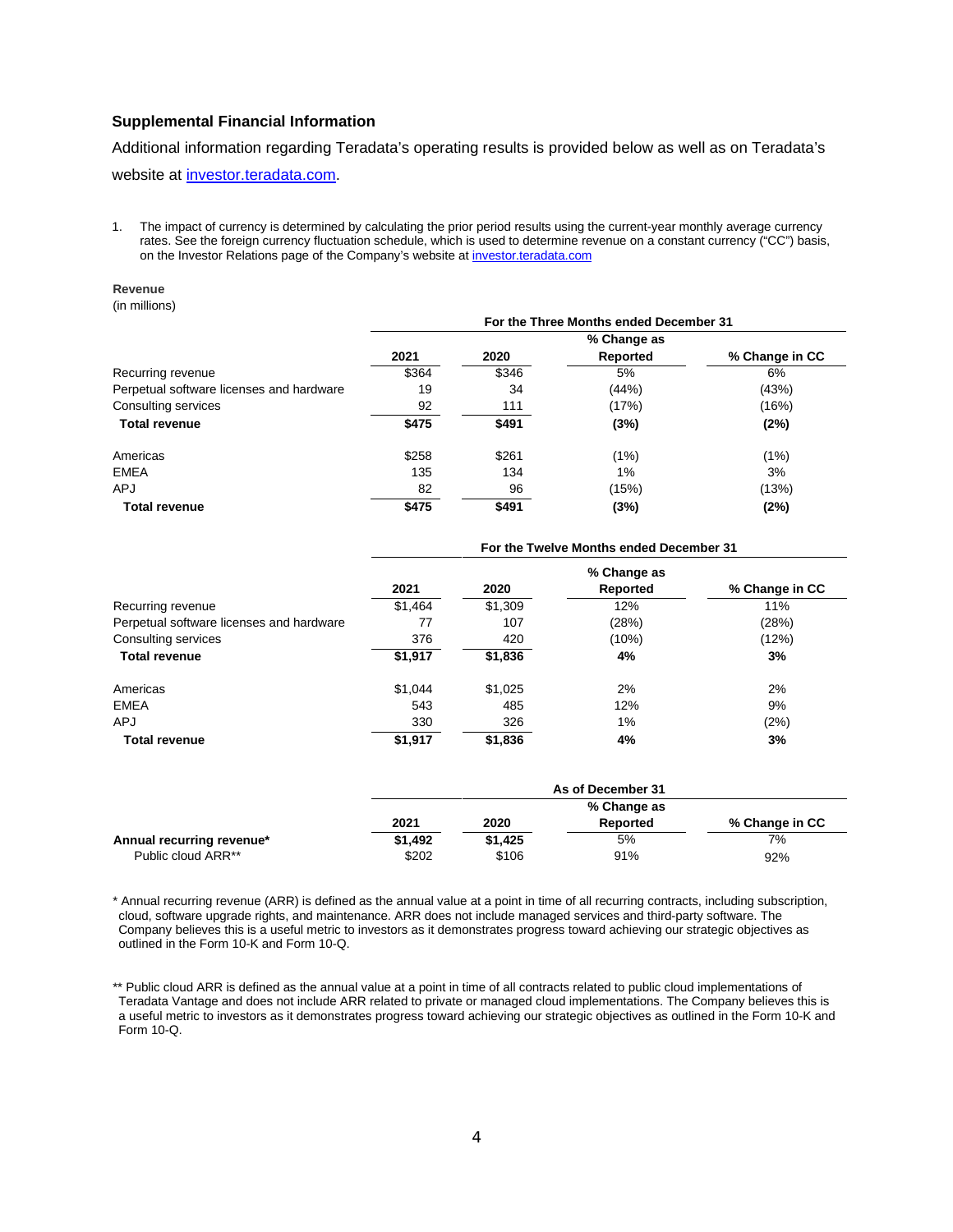2. Teradata reports its results in accordance with GAAP. However, as described below, the Company believes that certain non-GAAP measures such as non-GAAP gross profit, non-GAAP operating income, non-GAAP net income, and non-GAAP earnings per diluted share, or EPS, all of which exclude certain items (as well as free cash flow), and which may be reported on a constant currency basis, are useful for investors. Our non-GAAP measures are not meant to be considered in isolation to, as substitutes for, or superior to, results determined in accordance with GAAP, and should be read only in conjunction with our condensed consolidated financial statements prepared in accordance with GAAP. Each of our non-GAAP measures do not have a uniform definition under GAAP and therefore, Teradata's definition may differ from other companies' definitions of these measures.

The following tables reconcile Teradata's actual and projected results and EPS under GAAP to the Company's actual and projected non-GAAP results and EPS for the periods presented, which exclude certain specified items. Our management internally uses supplemental non-GAAP financial measures, such as gross profit, operating income, net income, and EPS, excluding certain items, to understand, manage and evaluate our business and support operating decisions on a regular basis. The Company believes such non-GAAP financial measures (1) provide useful information to investors regarding the underlying business trends and performance of the Company's ongoing operations, (2) are useful for period-over-period comparisons of such operations and results, that may be more easily compared to peer companies and allow investors a view of the Company's operating results excluding stock-based compensation expense and special items, (3) provide useful information to management and investors regarding present and future business trends, and (4) provide consistency and comparability with past reports and projections of future results.

|                                                                      | For the<br><b>Three Months</b> |       |        | For the<br><b>Twelve Months</b> |         |        |
|----------------------------------------------------------------------|--------------------------------|-------|--------|---------------------------------|---------|--------|
| (in millions, except per share data)                                 | ended December 31              |       |        | ended December 31               |         |        |
| <b>Gross Profit:</b>                                                 | 2021                           | 2020  | % Chg. | 2021                            | 2020    | % Chg. |
| <b>GAAP Gross Profit</b>                                             | \$294                          | \$284 |        | \$1,186                         | \$1,019 |        |
| % of Revenue                                                         | 61.9%                          | 57.8% |        | 61.9%                           | 55.5%   |        |
| Excluding:                                                           |                                |       |        |                                 |         |        |
| Stock-based compensation expense                                     | 6                              | 3     |        | 18                              | 16      |        |
| Acquisition, integration, reorganization related,<br>and other costs |                                | (2)   |        | 11                              | 14      |        |
| Amortization of capitalized software                                 |                                | 6     |        |                                 | 23      |        |
| Non-GAAP Gross Profit                                                | \$300                          | \$291 | 3%     | \$1,215                         | \$1,072 | 13%    |
| % of Revenue                                                         | 63.2%                          | 59.3% |        | 63.4%                           | 58.4%   |        |
| <b>Operating Income</b>                                              |                                |       |        |                                 |         |        |
| <b>GAAP Operating Income</b>                                         | \$50                           | \$13  |        | \$231                           | \$16    |        |
| % of Revenue                                                         | 10.5%                          | 2.6%  |        | 12.1%                           | 0.9%    |        |
| Excluding:                                                           |                                |       |        |                                 |         |        |
| Stock-based compensation expense                                     | 33                             | 22    |        | 112                             | 101     |        |
| Amortization of acquisition-related intangible<br>assets             | 1                              | 1     |        | 4                               | 4       |        |
| Acquisition, integration, reorganization related,<br>and other costs | 6                              | 25    |        | 46                              | 86      |        |
| Amortization of capitalized software                                 |                                | 6     |        |                                 | 23      |        |
| Non-GAAP Operating Income                                            | \$90                           | \$67  | 34%    | \$393                           | \$230   | 71%    |
| % of Revenue                                                         | 18.9%                          | 13.6% |        | 20.5%                           | 12.5%   |        |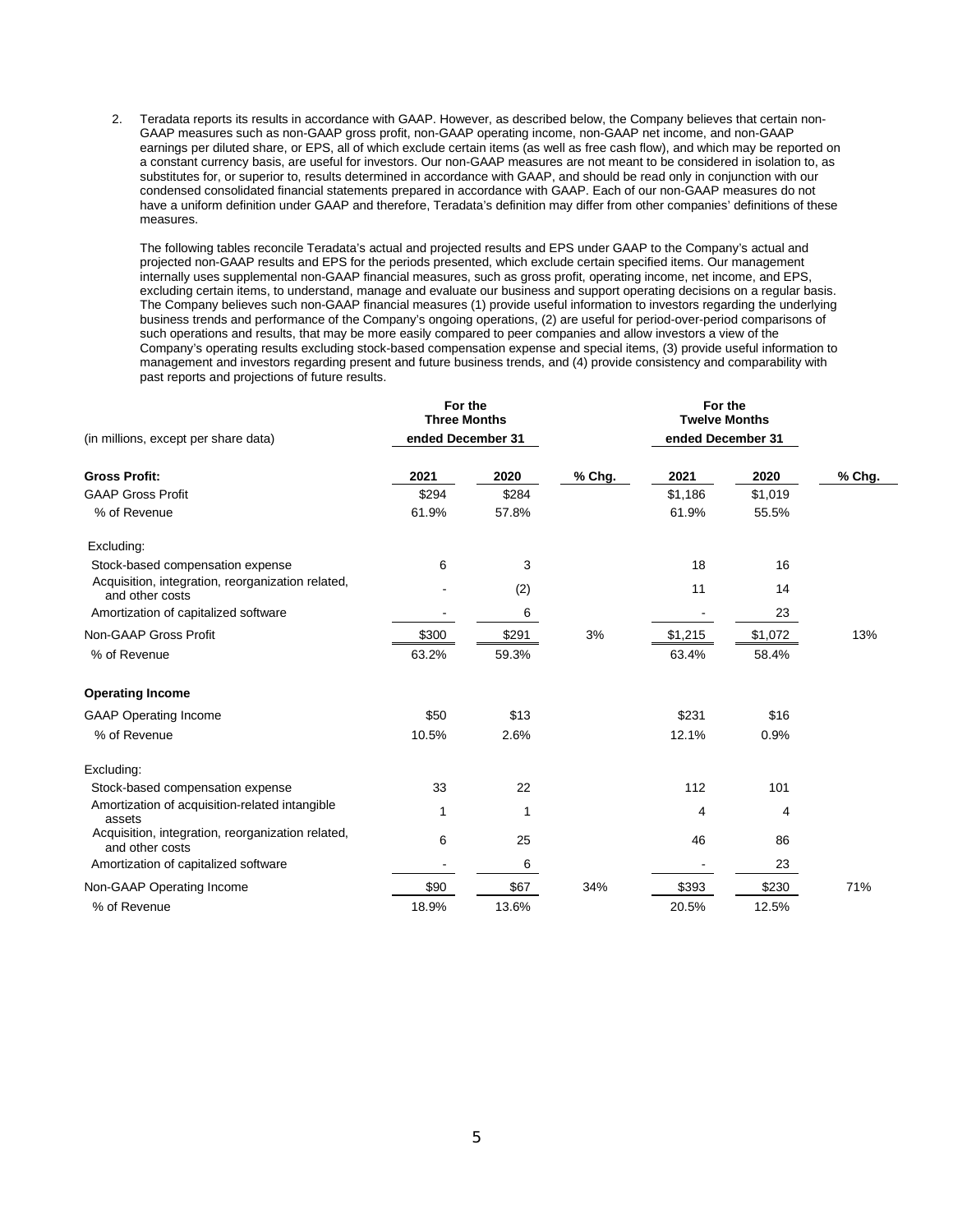| <b>Net Income</b>                                                    |       |      |     |       |       |     |
|----------------------------------------------------------------------|-------|------|-----|-------|-------|-----|
| <b>GAAP Net Income</b>                                               | \$33  | \$5  |     | \$147 | \$129 |     |
| % of Revenue                                                         | 6.9%  | 1.0% |     | 7.7%  | 7.0%  |     |
| Excluding:                                                           |       |      |     |       |       |     |
| Stock-based compensation expense                                     | 33    | 22   |     | 112   | 101   |     |
| Amortization of acquisition-related intangible<br>assets             | 1     |      |     | 4     | 4     |     |
| Acquisition, integration, reorganization related,<br>and other costs | 5     | 25   |     | 45    | 86    |     |
| Amortization of capitalized software                                 |       | 6    |     |       | 23    |     |
| IP restructuring tax benefit <sup>(i)</sup>                          |       | (1)  |     |       | (157) |     |
| Tax contingency adjustment <sup>(ii)</sup>                           |       |      |     |       |       |     |
| CARES Act NOL carryback <sup>(iii)</sup>                             |       | (9)  |     | (2)   | (9)   |     |
| Income tax adjustments <sup>(iv)</sup>                               | (8)   | (8)  |     | (32)  | (31)  |     |
| Non-GAAP Net Income                                                  | \$64  | \$42 | 52% | \$274 | \$146 | 88% |
| % of Revenue                                                         | 13.5% | 8.6% |     | 14.3% | 8.0%  |     |

|                                                                         |        | For the Three Months<br>ended December 31 |        | For the Twelve<br><b>Months</b><br>ended December 31 |                           |                           |
|-------------------------------------------------------------------------|--------|-------------------------------------------|--------|------------------------------------------------------|---------------------------|---------------------------|
| <b>Earnings Per Share:</b>                                              | 2021   | 2020                                      | 2021   | 2020                                                 | 2022 Q1<br><b>Outlook</b> | 2022 FY<br><b>Outlook</b> |
| <b>GAAP Earnings Per Share</b>                                          | \$0.29 | \$0.04                                    | \$1.30 | \$1.16                                               | $$0.35 - $0.39$           | $$0.75 - $0.85$           |
| Excluding:                                                              |        |                                           |        |                                                      |                           |                           |
| Stock-based compensation expense                                        | 0.29   | 0.20                                      | 0.99   | 0.91                                                 | 0.27                      | 1.15                      |
| Amortization of acquisition-related<br>intangible assets                | 0.01   | 0.01                                      | 0.04   | 0.04                                                 | 0.01                      | 0.01                      |
| Acquisition, integration,<br>reorganization related, and other<br>costs | 0.05   | 0.23                                      | 0.40   | 0.77                                                 | 0.05                      | 0.10                      |
| Amortization of capitalized software                                    |        | 0.05                                      |        | 0.20                                                 |                           |                           |
| IP restructuring tax benefit <sup>(i)</sup>                             |        | (0.01)                                    |        | (1.41)                                               |                           |                           |
| Tax contingency adjustment <sup>(ii)</sup>                              |        | 0.01                                      |        |                                                      |                           |                           |
| CARES Act NOL carryback net<br>benefit <sup>(iii)</sup>                 |        | (0.08)                                    | (0.02) | (0.08)                                               |                           |                           |
| Income tax adjustments <sup>(iv)</sup>                                  | (0.07) | (0.07)                                    | (0.28) | (0.28)                                               | (0.05)                    | (0.19)                    |
| Non-GAAP Diluted Earnings Per<br>Share                                  | \$0.57 | \$0.38                                    | \$2.43 | \$1.31                                               | $$0.63 - $0.67$           | \$1.82-\$1.92             |

i. The Company's GAAP effective tax rate for the twelve months ended December 31, 2020, includes \$156 million of discrete tax benefit related to an intra-entity asset transfer of certain of its intellectual property to one of its Irish subsidiaries, which occurred on January 1, 2020. The one-time tax benefit for this intra-entity asset transfer of \$157 million was recorded as a deferred tax asset for GAAP reporting purposes in the first quarter of 2020 but was excluded from Non-GAAP results. This was offset by \$1 million of tax expense related to withholding taxes associated with the same intra-entity transfer recorded in the second quarter of 2020.

ii. The Company's full-year 2020 GAAP marginal effective tax rate included \$3 million of tax expense related to tax contingencies pursuant to FIN 48. For GAAP purposes, this is a component of the marginal rate and is recognized as tax benefit or expense based on the Company's reported GAAP pre-tax income or loss for the quarter. To more accurately reflect the impact of the expense on a quarterly basis for non-GAAP purposes, the \$3 million of tax expense was recognized ratably each quarter in 2020 instead of being included in the marginal effective rate.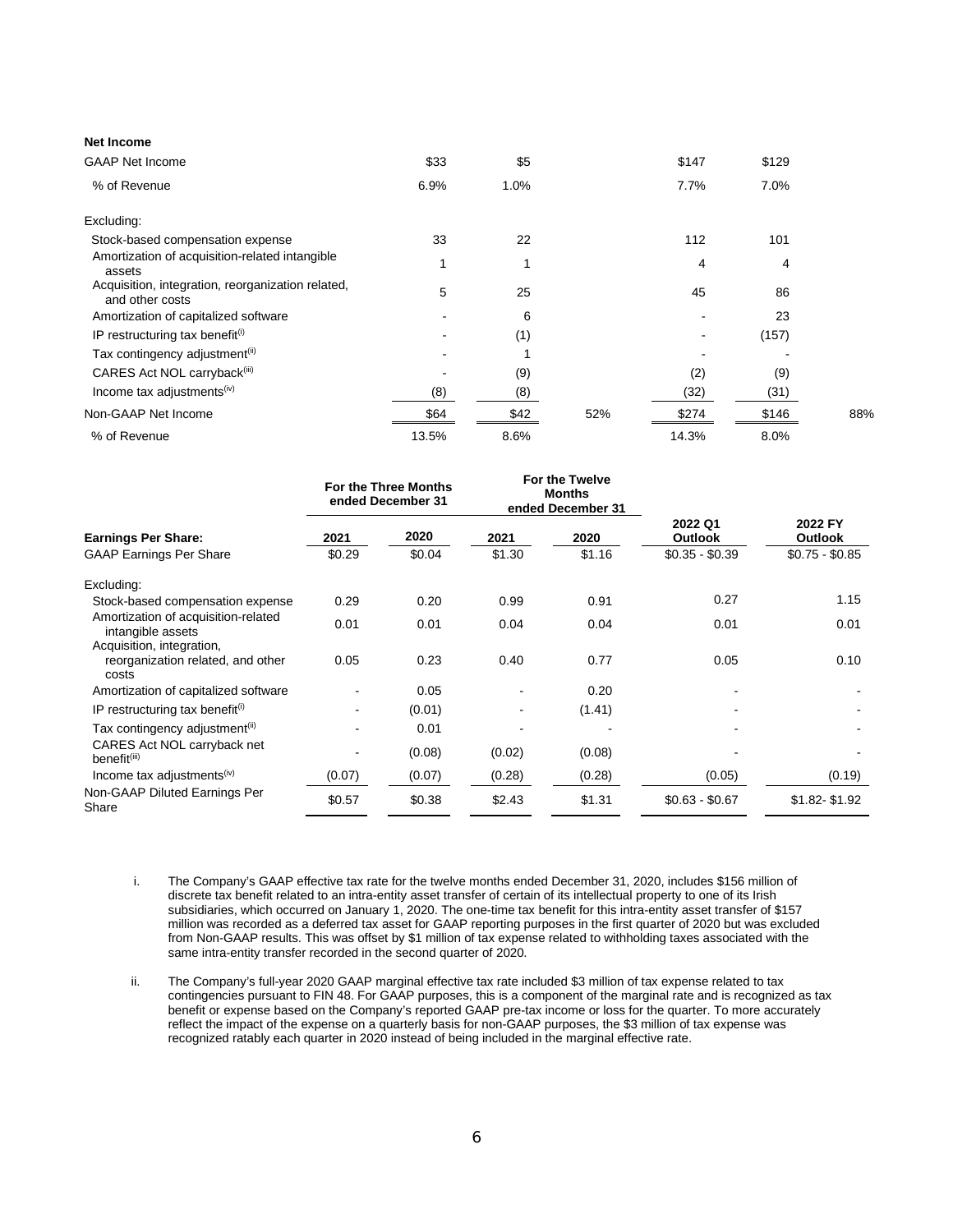- iii. The Company's GAAP effective tax rate for the three and twelve months ended December 31, 2020, includes a net \$9 million income tax benefit resulting from the CARES Act of 2020, which allows US corporations a one-time opportunity to claim income tax refunds by allowing a 5-year net operating loss ("NOL") carryback for taxable losses incurred in the tax year 2020. In addition, the Company recorded a \$2 million discrete tax benefit in the third quarter of 2021 for GAAP purposes resulting from a provision to return true up to the Company's net operating loss upon completion of its 2020 US federal income tax return and its NOL carryback claim afforded by the CARES Act of 2020. Teradata filed a carry back of its 2020 NOL to claim a refund for taxes it paid in 2015, which created a one-time income tax benefit for GAAP reporting purposes for the difference between the 2015 federal statutory tax rate of 35% and the current federal statutory rate of 21%.
- iv. Represents the income tax effect of the pre-tax adjustments to reconcile GAAP to Non-GAAP income based on the applicable jurisdictional statutory tax rate of the underlying item. Including the income tax effect assists investors in understanding the tax provision associated with those adjustments and the effective tax rate related to the underlying business and performance of the Company's ongoing operations. As a result of these adjustments, the Company's non-GAAP effective tax rate for the three months ended December 31, 2021 was 21% and December 31, 2020 was 26.3%. For the twelve months ended December 31, the Company's non-GAAP effective tax rate was 22.4% for 2021 and 23.2% for 2020.
- 3. As described below, the Company believes that free cash flow is a useful non-GAAP measure for investors. Teradata defines free cash flow as cash provided by / used in operating activities, less capital expenditures for property and equipment, and additions to capitalized software. Free cash flow does not have a uniform definition under GAAP and, therefore, Teradata's definition may differ from other companies' definitions of this measure. Teradata's management uses free cash flow to assess the financial performance of the Company and believes it is useful for investors because it relates the operating cash flow of the Company to the capital that is spent to continue and improve business operations. In particular, free cash flow indicates the amount of cash generated after capital expenditures for, among other things, investment in the Company's existing businesses, strategic acquisitions, strengthening the Company's balance sheet, repurchase of the Company's stock and repayment of the Company's debt obligations, if any. Free cash flow does not represent the residual cash flow available for discretionary expenditures since there may be other nondiscretionary expenditures that are not deducted from the measure. This non-GAAP measure is not meant to be considered in isolation to, as a substitute for, or superior to, results determined in accordance with GAAP, and should be read only in conjunction with our condensed consolidated financial statements prepared in accordance with GAAP.

| (in millions)                                                                  | For the<br><b>Three Months</b><br>ended December 31 |             | For the<br><b>Twelve Months</b><br>ended December 31 |             | Outlook       |
|--------------------------------------------------------------------------------|-----------------------------------------------------|-------------|------------------------------------------------------|-------------|---------------|
|                                                                                | 2021                                                | 2020        | 2021                                                 | 2020        | 2022          |
| Cash provided by operating activities (GAAP)<br>Less capital expenditures for: | \$95                                                | \$56        | \$463                                                | \$267       | $-$ \$430     |
| Expenditures for property and equipment<br>Additions to capitalized software   | (9)<br>(1)                                          | (10)<br>(1) | (28)<br>(3)                                          | (44)<br>(7) | (~28)<br>(~2) |
| Total capital expenditures                                                     | (10)                                                | (11)        | (31)                                                 | (51)        | $(-30)$       |
| Free Cash Flow (non-GAAP measure)                                              | \$85                                                | \$45        | \$432                                                | \$216       | $-$ \$400     |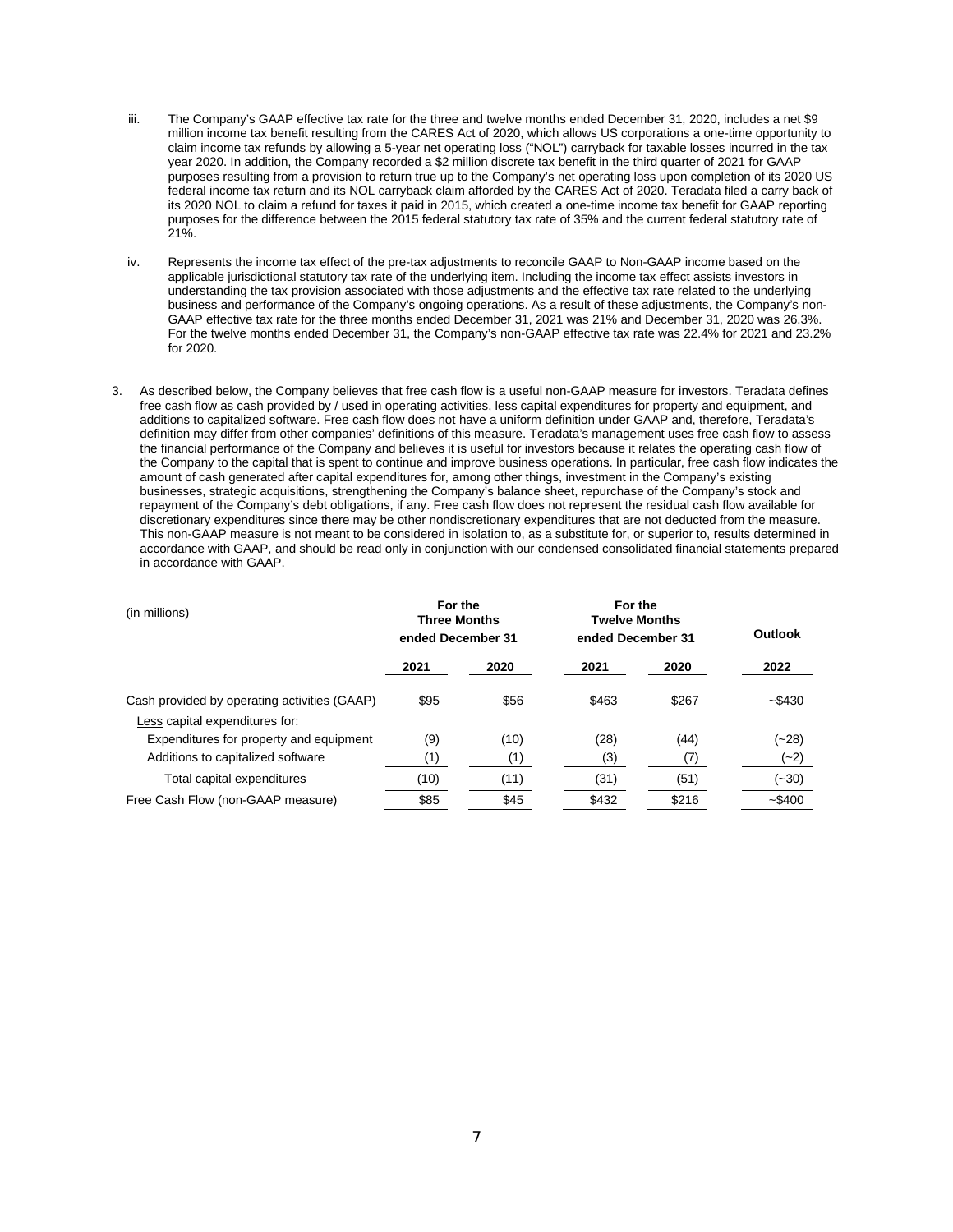#### **Note to Investors**

This release contains forward-looking statements within the meaning of Section 21E of the Securities and Exchange Act of 1934. Forward-looking statements generally relate to opinions, beliefs, and projections of expected future financial and operating performance, business trends, liquidity, and market conditions, among other things. These forward-looking statements are based upon current expectations and assumptions and often can be identified by words such as "expect," "strive," "looking ahead," "outlook," "guidance," "forecast," "anticipate," "continue," "plan," "estimate," "believe," "will," "would," "likely," "intend," "potential," or similar expressions. Forward-looking statements in this release include our 2022 first quarter and full year financial guidance and share repurchase plans. Forward-looking statements involve risks and uncertainties that could cause actual results to differ materially, including those relating to: the global economic environment and business conditions in general or on the ability of our suppliers to meet their commitments to us, or the timing of purchases by our current and potential customers; the rapidly changing and intensely competitive nature of the information technology industry and the data analytics business; fluctuations in our operating results; our ability to execute and realize the anticipated benefits of our business transformation program or other restructuring and cost saving initiatives; risks inherent in operating in foreign countries, including foreign currency fluctuations; risks associated with the ongoing and uncertain impact of the COVID-19 pandemic on our business, financial condition and operating results and on our customers and suppliers; risks associated with data privacy, cyberattacks and maintaining secure and effective products for our customers, as well as, internal information technology and control systems; the timely and successful development, production or acquisition, availability and/or market acceptance of new and existing products, product features and services; tax rates; turnover of our workforce and the ability to attract and retain skilled employees; protecting our intellectual property; availability and successful execution of new alliance and acquisition opportunities; subscription arrangements that may be cancelled or fail to be renewed; the impact on our business and financial reporting from changes in accounting rules; and other factors described from time to time in Teradata's filings with the U.S. Securities and Exchange Commission, including its most recent annual report on Form 10-K, and subsequent quarterly reports on Forms 10-Q or current reports on Forms 8-K, as well as Teradata's annual report to stockholders. Teradata does not undertake any obligation to publicly update or revise any forward-looking statements, whether as a result of new information, future events or otherwise, except as required by law.

#### *About Teradata*

Teradata is the connected multi-cloud data platform for enterprise analytics company. Our enterprise analytics solve business challenges from start to scale. Only Teradata gives you the flexibility to handle the massive and mixed data workloads of the future, today. Learn more at [Teradata.com.](http://teradata.com/)

# # #

The Teradata logo is a trademark, and Teradata is a registered trademark of Teradata Corporation and/or its affiliates in the U.S. and worldwide.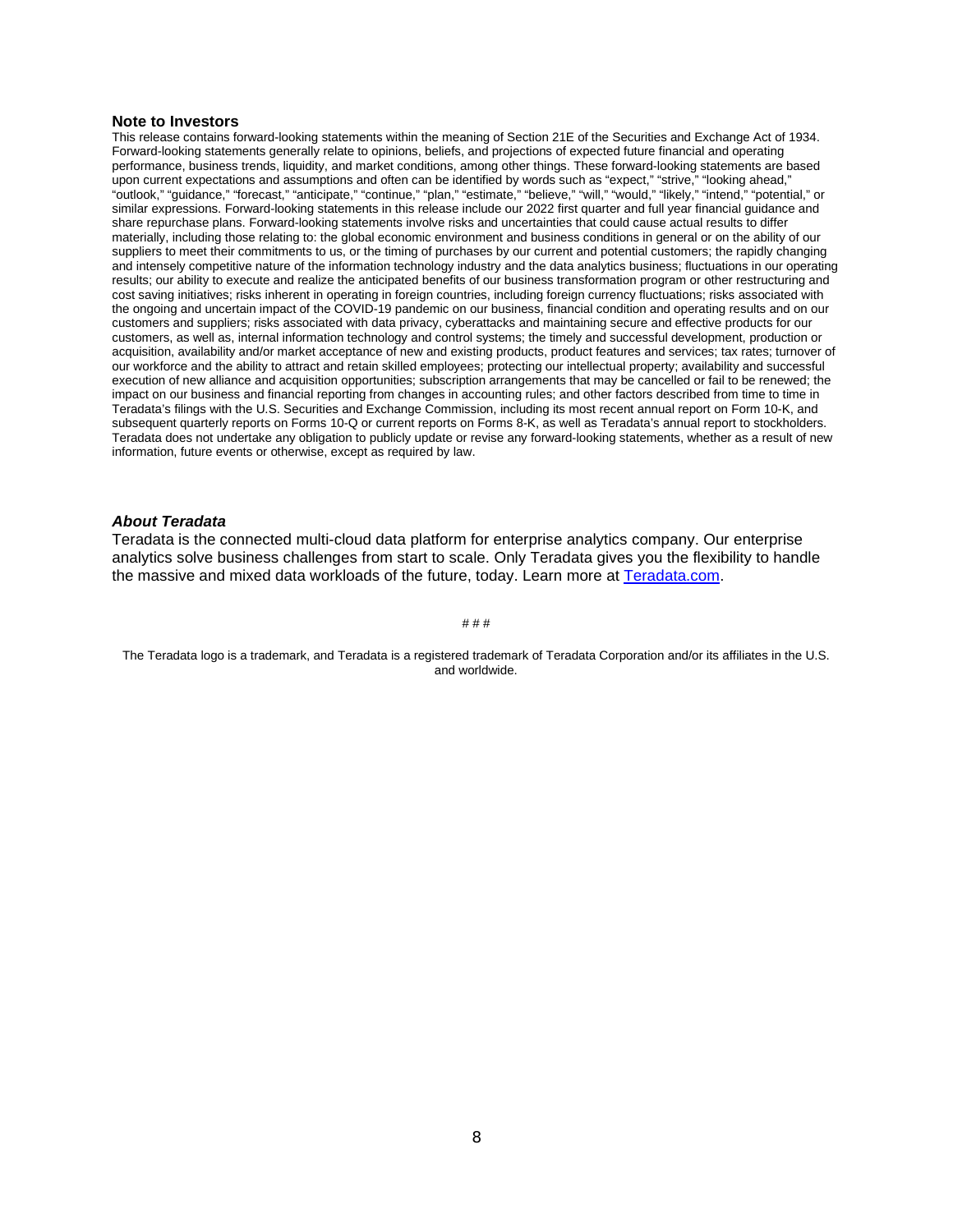## **TERADATA CORPORATION CONDENSED CONSOLIDATED STATEMENTS OF INCOME (in millions, except per share amounts - unaudited)**

|                                                 |               | For the Period Ended December 31 |               |         |       |    |                      |                         |        |       |
|-------------------------------------------------|---------------|----------------------------------|---------------|---------|-------|----|----------------------|-------------------------|--------|-------|
|                                                 |               | <b>Three Months</b>              |               |         |       |    | <b>Twelve Months</b> |                         |        |       |
|                                                 |               | 2021                             |               | 2020    | % Chg |    | 2021                 |                         | 2020   | % Chg |
| Revenue                                         |               |                                  |               |         |       |    |                      |                         |        |       |
| Recurring                                       | \$            | 364                              | $\frac{1}{2}$ | 346     | 5%    | \$ | 1,464                | $\sqrt[6]{\frac{1}{2}}$ | 1,309  | 12%   |
| Perpetual software licenses, hardware and other |               | 19                               |               | 34      | (44%) |    | 77                   |                         | 107    | (28%) |
| Consulting services                             |               | 92                               |               | 111     | (17%) |    | 376                  |                         | 420    | (10%) |
| <b>Total revenue</b>                            |               | 475                              |               | 491     | (3%)  |    | 1,917                |                         | 1,836  | 4%    |
| Gross profit                                    |               |                                  |               |         |       |    |                      |                         |        |       |
| Recurring                                       |               | 271                              |               | 253     |       |    | 1,099                |                         | 938    |       |
| % of Revenue                                    |               | 74.5%                            |               | 73.1%   |       |    | 75.1%                |                         | 71.7%  |       |
| Perpetual software licenses, hardware and other |               | 9                                |               | 16      |       |    | 34                   |                         | 43     |       |
| % of Revenue                                    |               | 47.4%                            |               | 47.1%   |       |    | 44.2%                |                         | 40.2%  |       |
| <b>Consulting services</b>                      |               | 14                               |               | 15      |       |    | 53                   |                         | 38     |       |
| % of Revenue                                    |               | 15.2%                            |               | 13.5%   |       |    | 14.1%                |                         | 9.0%   |       |
| Total gross profit                              |               | 294                              |               | 284     |       |    | 1,186                |                         | 1,019  |       |
| % of Revenue                                    |               | 61.9%                            |               | 57.8%   |       |    | 61.9%                |                         | 55.5%  |       |
| Selling, general and administrative expenses    |               | 170                              |               | 183     |       |    | 646                  |                         | 669    |       |
| Research and development expenses               |               | 74                               |               | 88      |       |    | 309                  |                         | 334    |       |
| Income from operations                          |               | 50                               |               | 13      |       |    | 231                  |                         | 16     |       |
| % of Revenue                                    |               | 10.5%                            |               | 2.6%    |       |    | 12.1%                |                         | 0.9%   |       |
| Other expense, net                              |               | (8)                              |               | (10)    |       |    | (39)                 |                         | (40)   |       |
| Income (loss) before income taxes               |               | 42                               |               | 3       |       |    | 192                  |                         | (24)   |       |
| % of Revenue                                    |               | 8.8%                             |               | 0.6%    |       |    | 10.0%                |                         | (1.3%) |       |
| Income tax expense (benefit)                    |               | 9                                |               | (2)     |       |    | 45                   |                         | (153)  |       |
| % Tax rate                                      |               | 21.4%                            |               | (66.7%) |       |    | 23.4%                |                         | 637.5% |       |
| Net income                                      | \$            | 33                               | \$            | 5       |       |    | 147                  | \$                      | 129    |       |
| % of Revenue                                    |               | 6.9%                             |               | 1.0%    |       |    | 7.7%                 |                         | 7.0%   |       |
| Net income per common share                     |               |                                  |               |         |       |    |                      |                         |        |       |
| Basic                                           | \$            | 0.31                             | $\frac{1}{2}$ | 0.05    |       | \$ | 1.35                 | $\sqrt[6]{2}$           | 1.18   |       |
| Diluted                                         | $\frac{1}{2}$ | 0.29                             | $\frac{1}{2}$ | 0.04    |       | \$ | 1.30                 | $\sqrt{2}$              | 1.16   |       |
| Weighted average common shares outstanding      |               |                                  |               |         |       |    |                      |                         |        |       |
| Basic                                           |               | 107.7                            |               | 109.1   |       |    | 108.6                |                         | 109.3  |       |
| Diluted                                         |               | 112.2                            |               | 112.0   |       |    | 112.9                |                         | 111.6  |       |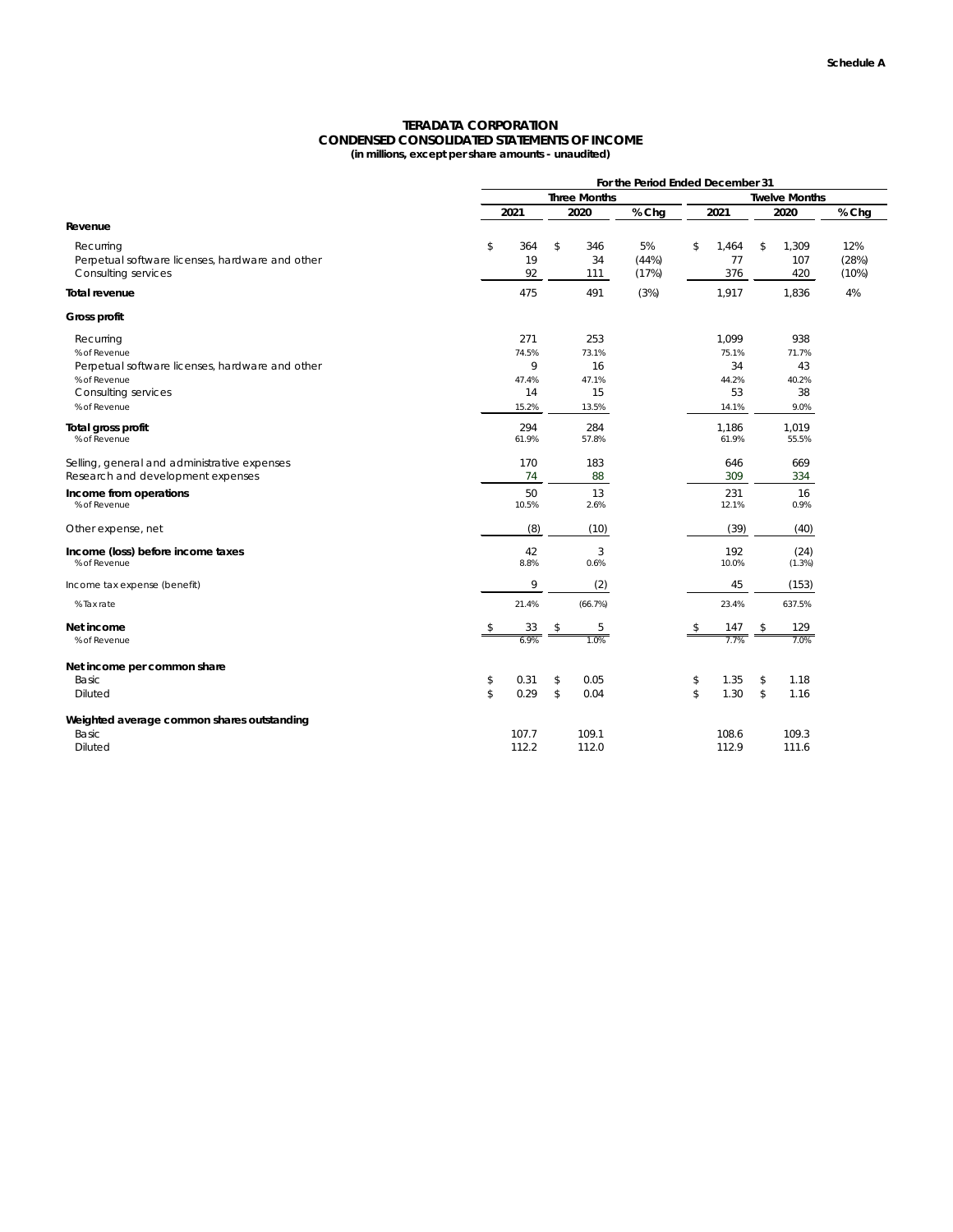## **CONDENSED CONSOLIDATED BALANCE SHEETS (in millions - unaudited) TERADATA CORPORATION**

|                                                                                                                                                                                                                                                                        | December 31,<br>2021 |                                          |    |                                           | December 31,<br>2020 |                                          |  |
|------------------------------------------------------------------------------------------------------------------------------------------------------------------------------------------------------------------------------------------------------------------------|----------------------|------------------------------------------|----|-------------------------------------------|----------------------|------------------------------------------|--|
| <b>Assets</b>                                                                                                                                                                                                                                                          |                      |                                          |    |                                           |                      |                                          |  |
| <b>Current assets</b><br>Cash and cash equivalents<br>Accounts receivable, net<br>Inventories<br>Other current assets                                                                                                                                                  | \$                   | 592<br>336<br>26<br>152                  | \$ | 613<br>290<br>17<br>144                   | \$                   | 529<br>331<br>29<br>155                  |  |
| <b>Total current assets</b>                                                                                                                                                                                                                                            |                      | 1,106                                    |    | 1,064                                     |                      | 1,044                                    |  |
| Property and equipment, net<br>Right of use assets - operating lease, net<br>Goodwill<br>Capitalized contract costs, net<br>Deferred income taxes<br>Other assets                                                                                                      |                      | 288<br>26<br>396<br>111<br>202<br>40     |    | 300<br>29<br>397<br>99<br>205<br>40       |                      | 339<br>38<br>401<br>98<br>222<br>51      |  |
| <b>Total assets</b>                                                                                                                                                                                                                                                    |                      | 2,169                                    | \$ | 2,134                                     | \$                   | 2,193                                    |  |
| Liabilities and stockholders' equity                                                                                                                                                                                                                                   |                      |                                          |    |                                           |                      |                                          |  |
| <b>Current liabilities</b><br>Current portion of long-term debt<br>Current portion of finance lease liability<br>Current portion of operating lease liability<br>Accounts payable<br>Payroll and benefits liabilities<br>Deferred revenue<br>Other current liabilities | \$                   | 88<br>77<br>12<br>67<br>148<br>552<br>89 | \$ | 75<br>81<br>13<br>104<br>137<br>464<br>81 | \$                   | 44<br>75<br>15<br>50<br>170<br>499<br>99 |  |
| <b>Total current liabilities</b>                                                                                                                                                                                                                                       |                      | 1,033                                    |    | 955                                       |                      | 952                                      |  |
| Long-term debt<br>Finance lease liability<br>Operating lease liability<br>Pension and other postemployment plan liabilities<br>Long-term deferred revenue<br>Deferred tax liabilities<br>Other liabilities                                                             |                      | 324<br>53<br>18<br>138<br>27<br>109      |    | 349<br>58<br>20<br>141<br>28<br>8<br>118  |                      | 411<br>70<br>28<br>152<br>38<br>6<br>136 |  |
| <b>Total liabilities</b>                                                                                                                                                                                                                                               |                      | 1,709                                    |    | 1,677                                     |                      | 1,793                                    |  |
| Stockholders' equity<br>Common stock<br>Paid-in capital<br>Accumulated deficit<br>Accumulated other comprehensive loss                                                                                                                                                 |                      | 1<br>1,808<br>(1, 211)<br>(138)          |    | 1,776<br>(1, 179)<br>(141)                |                      | 1<br>1,656<br>(1, 114)<br>(143)          |  |
| Total stockholders' equity                                                                                                                                                                                                                                             |                      | 460                                      |    | 457                                       |                      | 400                                      |  |
| Total liabilities and stockholders' equity                                                                                                                                                                                                                             | \$                   | 2,169                                    | \$ | 2,134                                     | \$                   | 2,193                                    |  |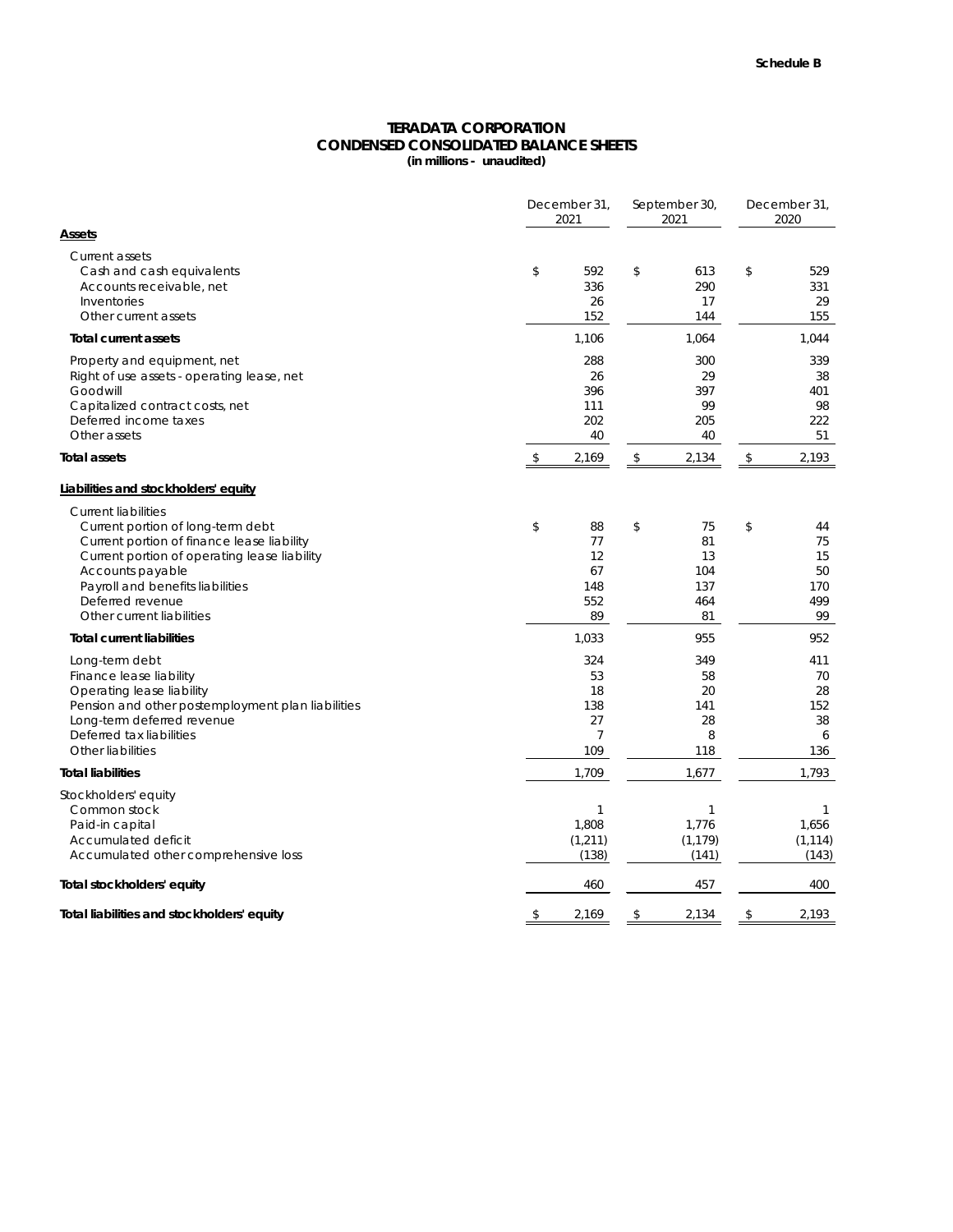|                                                                                                                                        |                |                         | For the Period Ended December 31 |                      |               |                |  |
|----------------------------------------------------------------------------------------------------------------------------------------|----------------|-------------------------|----------------------------------|----------------------|---------------|----------------|--|
|                                                                                                                                        |                | <b>Three Months</b>     |                                  | <b>Twelve Months</b> |               |                |  |
|                                                                                                                                        | 2021           |                         | 2020                             | 2021                 |               | 2020           |  |
| <b>Operating activities</b><br>Net income                                                                                              | \$<br>33       | $\frac{1}{2}$           | 5                                | \$<br>147            | \$            | 129            |  |
| Adjustments to reconcile net income to net cash provided<br>by operating activities:                                                   |                |                         |                                  |                      |               |                |  |
| Depreciation and amortization                                                                                                          | 36             |                         | 46                               | 149                  |               | 172            |  |
| Stock-based compensation expense                                                                                                       | 33             |                         | 22                               | 112                  |               | 101            |  |
| Deferred income taxes<br>Changes in assets and liabilities:                                                                            | $\overline{4}$ |                         | 34                               | 14                   |               | (118)          |  |
| Receivables                                                                                                                            | (46)           |                         | (10)                             | (5)                  |               | 67             |  |
| Inventories                                                                                                                            | (9)            |                         | (15)                             | 3                    |               | $\overline{2}$ |  |
| Current payables and accrued expenses                                                                                                  | (28)           |                         | 24                               | 17                   |               |                |  |
| Deferred revenue                                                                                                                       | 87             |                         | 17                               | 42                   |               | $\overline{4}$ |  |
| Other assets and liabilities                                                                                                           | (15)           |                         | (67)                             | (16)                 |               | (90)           |  |
| Net cash provided by operating activities                                                                                              | 95             |                         | 56                               | 463                  |               | 267            |  |
| Investing activities                                                                                                                   |                |                         |                                  |                      |               |                |  |
| Expenditures for property and equipment                                                                                                | (9)            |                         | (10)                             | (28)                 |               | (44)           |  |
| Additions to capitalized software                                                                                                      | (1)            |                         | (1)                              | (3)                  |               | (7)            |  |
| Net cash used in investing activities                                                                                                  | (10)           |                         | (11)                             | (31)                 |               | (51)           |  |
| <b>Financing activities</b>                                                                                                            |                |                         |                                  |                      |               |                |  |
| Repurchases of common stock<br>Repayments of long-term borrowings                                                                      | (68)<br>(12)   |                         | (25)<br>(6)                      | (244)<br>(44)        |               | (100)<br>(25)  |  |
| Payments of finance leases                                                                                                             | (24)           |                         | (27)                             | (92)                 |               | (70)           |  |
| Other financing activities, net                                                                                                        |                |                         | $\overline{2}$                   | 24                   |               | 9              |  |
| Net cash used in financing activities                                                                                                  | (104)          |                         | (56)                             | (356)                |               | (186)          |  |
| Effect of exchange rate changes on cash and cash equivalents                                                                           | (3)            |                         | 10                               | (14)                 |               | $\overline{7}$ |  |
| (Decrease) increase in cash, cash equivalents and restricted cash<br>Cash, cash equivalents and restricted cash at beginning of period | (22)<br>617    |                         | (1)<br>534                       | 62<br>533            |               | 37<br>496      |  |
| Cash, cash equivalents and restricted cash at end of period                                                                            | 595            | $\frac{1}{2}$           | 533                              | \$<br>595            | \$            | 533            |  |
| Supplemental cash flow disclosure:                                                                                                     |                |                         |                                  |                      |               |                |  |
| Non-cash investing and financing activities:                                                                                           |                |                         |                                  |                      |               |                |  |
| Assets acquired by finance leases                                                                                                      | \$<br>14       | \$                      | 27                               | \$<br>76             | \$            | 85             |  |
| Assets acquired by operating leases                                                                                                    | \$             | $\sqrt[6]{\frac{1}{2}}$ | $\overline{2}$                   | \$<br>9              | $\mathcal{L}$ | $8\,$          |  |

## **TERADATA CORPORATION CONDENSED CONSOLIDATED STATEMENTS OF CASH FLOWS (in millions - unaudited)**